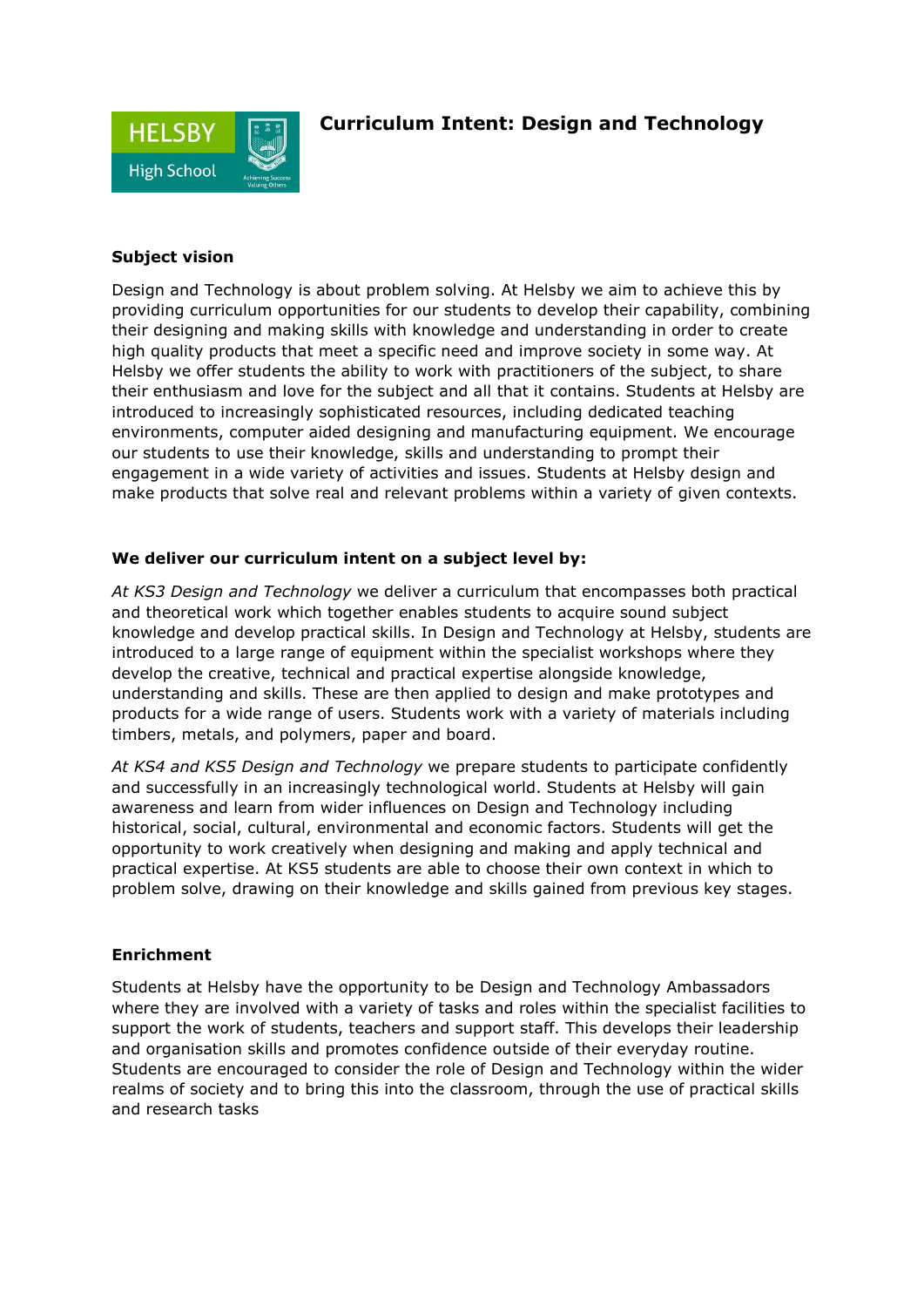In Design and Technology, students '**Achieve success'** by:

| Encouraging high aspiration and a<br>love of learning | Students in all key stages are challenged<br>to exceed their own targets and to<br>reflect on how to improve their work.<br>Practical work fosters a love of the<br>subject and provides opportunities for<br>students to apply their subject<br>knowledge.<br>Students are encouraged to apply<br>knowledge and skills developed in<br>lessons to their everyday personal<br>experiences of interacting with<br>manufactured products.<br>Students are encouraged to broaden<br>their personal experiences of design by<br>analysing and evaluating a range of<br>every day items.                                                                                                                                  |
|-------------------------------------------------------|----------------------------------------------------------------------------------------------------------------------------------------------------------------------------------------------------------------------------------------------------------------------------------------------------------------------------------------------------------------------------------------------------------------------------------------------------------------------------------------------------------------------------------------------------------------------------------------------------------------------------------------------------------------------------------------------------------------------|
| Maximising progress and potential                     | The knowledge and skills developed by<br>students is layered in that the next<br>academic year builds on the previous.<br>Students are provided with opportunities<br>$\bullet$<br>to evaluate their work and identify ways<br>in which to improve the outcome and<br>skill level.<br>Work is differentiated appropriately to<br>ensure all students can access the<br>curriculum, make maximum progress<br>and fulfil their potential.                                                                                                                                                                                                                                                                              |
| Providing rewarding learning<br>experiences           | Students are provided with a blend of<br>$\bullet$<br>practical and theoretical lessons which<br>engage all types of learner.<br>Lessons take place in subject specialist<br>rooms providing an appropriate and<br>positive learning environment in which<br>to engage the students and deliver the<br>curriculum.<br>When undertaking their practical work,<br>students get to keep their successfully<br>made product to take home and be<br>proud of.<br>The practical element of curriculum<br>allows for a lot of differentiation by<br>outcome which ensures a rewarding<br>learning experience for all students.<br>Praise is used regularly to promote a<br>positive learning environment and<br>experience. |
| Offering diverse opportunities                        | Students are able to explore and make a<br>wide range of products, using the<br>influences of others throughout the<br>curriculum.<br>Opportunities are provided for students<br>to choose, design and make their own<br>interpretation of practical work.                                                                                                                                                                                                                                                                                                                                                                                                                                                           |
| Recognising and celebrating all<br>achievement        | Students are provided with individual<br>$\bullet$<br>verbal feedback in practical lessons<br>which identifies the successes of their<br>work and any possible areas to improve                                                                                                                                                                                                                                                                                                                                                                                                                                                                                                                                      |